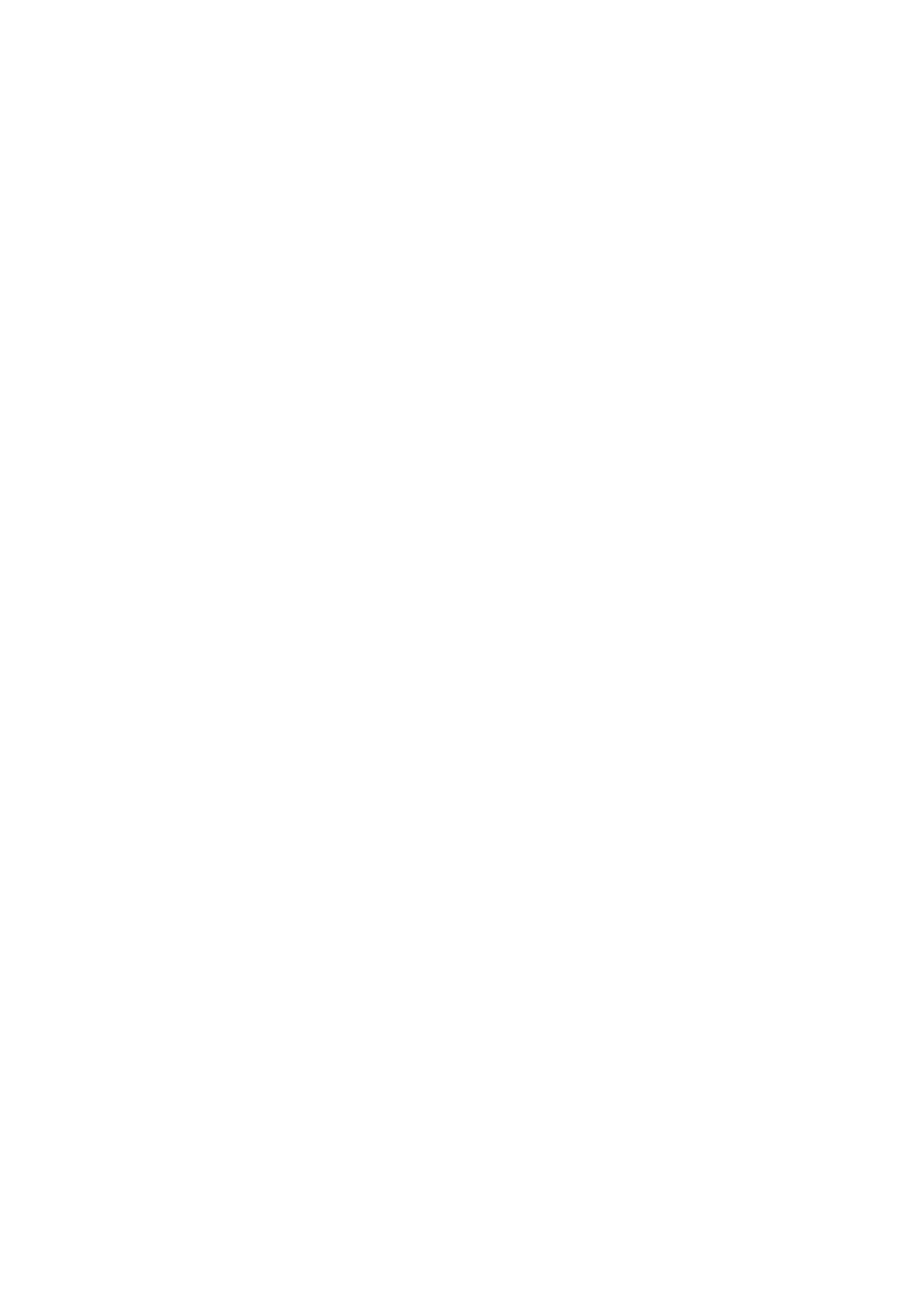## **RESOLUTION**

## **Migration: Ensuring Access, Dignity, Respect for Diversity and Social Inclusion**

The 31<sup>st</sup> International Conference of the Red Cross and Red Crescent,

*acknowledging* the importance of respect for the human dignity and protection of all migrants, and expressing its deep concern about the continued suffering of those migrants that may live outside conventional health, social and legal systems and for a variety of reasons may not have access to processes which quarantee respect for their fundamental rights;

*recognizing*, the many benefits of migration and acknowledging the contributions of migrants to countries of origin, transit and destination as well as the challenges that international migration may present;

*recalling* the Declaration "Together for Humanity" (the Declaration) adopted by the 30<sup>th</sup> International Conference of the Red Cross and Red Crescent which reaffirmed "the importance of examining ways and means to reinforce international cooperation at all levels to address the humanitarian concerns generated by international migration;"

*recalling* further that the Declaration acknowledged *"*the role of governments, within the framework of national laws and international law, especially international human rights law, refugee law and international humanitarian law, to address the humanitarian needs of persons negatively affected by migration, including families and communities, and to take effective measures;"

*reaffirming* as set out in the Declaration "the role of National Societies, based on the principles of humanity and impartiality, and in consultation with the public authorities, in providing humanitarian assistance to vulnerable migrants irrespective of their legal status;"

*expressing* concern about the often alarming humanitarian situation of migrants in situations of vulnerability, at all stages of their journey and ongoing risks that migrants, in situations of vulnerability, face in regards to their dignity, safety, access to international protection as well as access to health care, shelter, food, clothing and education;

*recalling* previous commitments made by States and the International Red Cross and Red Crescent Movement to engage in the promotion of non-violence, respect for diversity and social inclusion of all migrants;

*recalling* the responsibility of National Red Cross and Red Crescent Societies to act at all times in accordance with the Fundamental Principles and the Statutes of the Movement;

*welcoming* the background report highlighting progress achieved in carrying out the commitments undertaken at the 30<sup>th</sup> International Conference of the Red Cross and Red